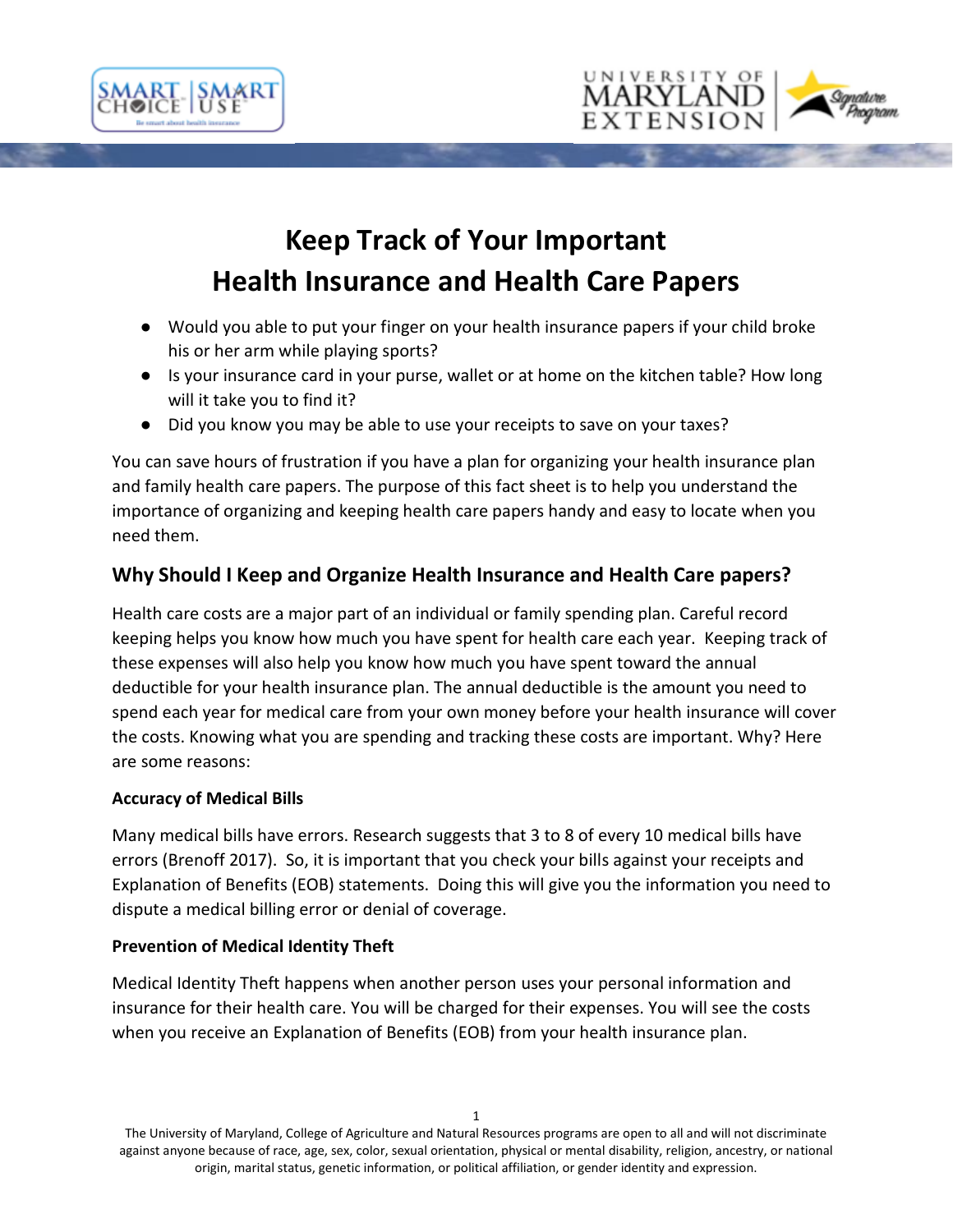



#### **Proof of Services**

Organizing and keeping records of health care services for you and your family will help if you need to show that medical bills don't match the care you receive. These papers will also help if you have been denied health insurance coverage for a service.

The type of service, date of service, cost, and the amount you paid are examples of proof of services you received.

#### **Future Expense Planning**

Organizing and keeping health insurance and health care papers can help you review your health care expenses for this and last year. Knowing those costs, you will be able to plan for and budget for next year's costs.

Also, as you evaluate your health insurance plan during open enrollment, these papers will help you decide if your current health insurance plan is financially a "good fit" for you and your family's health needs. You may decide you need to choose a different plan.



# **How Can I Keep My Papers Handy?**

Organizing and keeping track of all your health insurance and health care papers can take time and be stressful. But those efforts will pay off. The health care papers show you how much you spent and will help you dispute an error or denied coverage. Knowing what you spent can help you plan for future expenses. Organization is the key to keeping health insurance and health care papers handy and easy to find when you need them.

Some of the papers you can use to track your health care expenses are listed below. You might decide there are other useful papers you also want to keep.

- Monthly, quarterly or yearly health insurance premium payments
- Health care receipts, invoices and bills from doctors, dentists or other health providers, hospitals, clinics and other facilities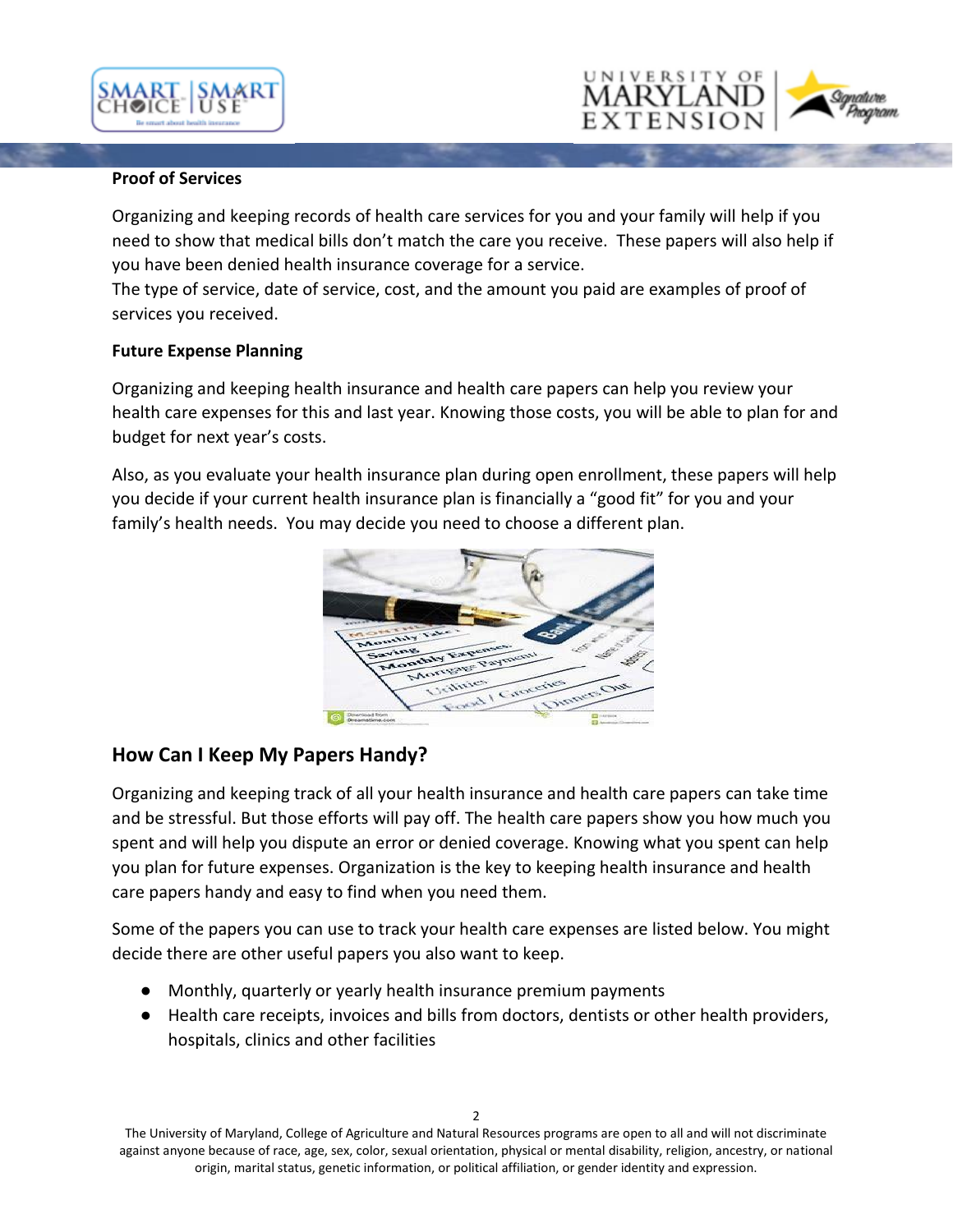



- Receipts for prescription medicines, medical equipment, and other medical supplies
- Explanation of Benefits (EOB)
- Credit card statements containing payments for health care services
- Bank statements and online banking records
- Debit card receipts for health care services
- Health Savings Account Statements (Flexible Spending Accounts, Health Savings Accounts, and Health Reimbursement Accounts)

As you track your health insurance and health care expenses, you may find it useful to use one or more of the following tools:

- Notebook paper and a 3-Ring Binder
- Excel Spreadsheets
- Computer Financial Software (PENNY, RECEIPTS BY WAVE, EXPENSIFY, RECEIPTMATE, NEATRECEIPTS, CLARITYMONEY, WALLY, MINT, MVELOPES)
- Checkbook Register
- Calendar (daily, weekly, monthly)
- Envelope System (placing exact amounts into envelopes for each budgetary purpose)
- Scanned documents



# **How Do I Organize and Store My Health Insurance and Health Care Papers?**

Once you have gathered your health insurance and health care papers it is time to file and store these important records. Suggested file categories for an organized health care records filing system in your home include:

- Dental invoices and receipts
- Evidence of Coverage and Benefits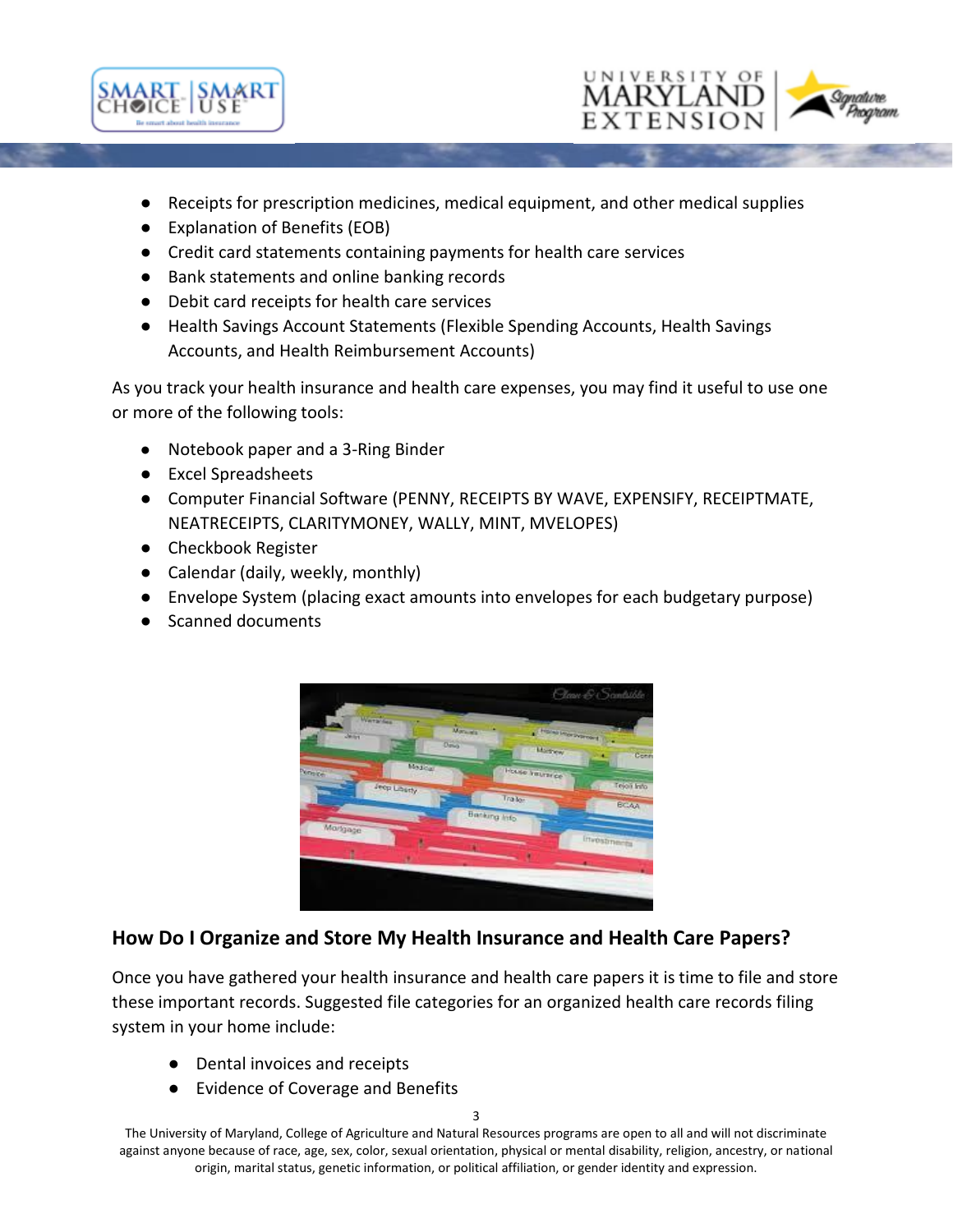





- Health Savings Account/Statements
- Lab and diagnostic tests
- List of Prescription medicines and costs including receipts
- Medical Event (i.e. major surgery)
- Medical Invoices and Receipts
- Vision invoices and receipts
- Workman's compensation

# **Important Health Care Papers can be Stored in Your Home or Online**

A home filing cabinet, box, basket, plastic container or a cardboard box are just a few suggestions for storing copies of your health care papers. Once you decide where to store your health care papers, remember to label the folder first then file your papers using the suggested file categories previously listed. Where you store your papers doesn't have to be fancy at all. As long as you choose a storage compartment that will keep your papers dry and free from damage or destruction.

Dropbox, Google Drive, Amazon Cloud Drive, and OneDrive are online tools you could use to store your papers. A Dropbox basic account is free. It is a personal cloud storage service. Files can be saved to a folder; new folders can be added; and you can drag and drop files among folders. Google Drive can store any kind of file such as photos, videos, pdfs and Microsoft Office files. Amazon Cloud Drive is an online storage service that allows users to upload and access music, videos, documents, and photos. OneDrive offers users a simple way to store, sync and share all kinds of files with other people and devices.

# **Conclusion**

Keeping health insurance and health care papers and tracking those costs are important. If you use these suggestions and tools you will know how much you are spending on your health care costs and your papers will be handy when you need them.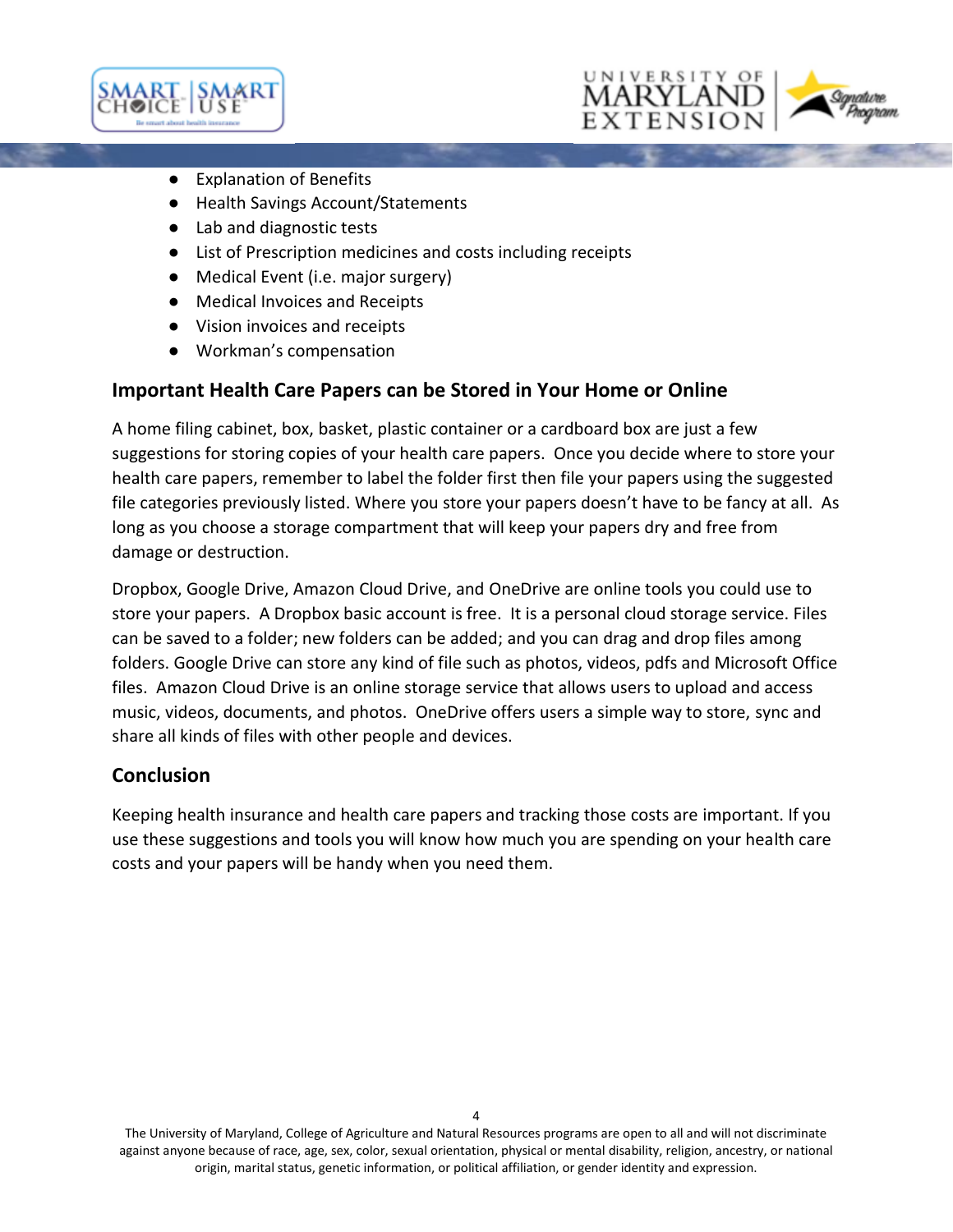



# **Health Insurance Important Words to Know**



**Deductible –** The amount you owe for health care services your health insurance plan covers before your health insurance plan begins to pay. For example, if your deductible is \$1000, your plan won't pay anything until you've met your \$1000 deductible for covered health care services. The deductible may not apply to all services, especially preventive services.

**Evidence of Coverage and Benefits –** A document that shows what's covered, not covered, or limited in an insurance plan. It is a contract between you and the insurance provider.

**Explanation of Benefits (EOB) –** A letter from an insurance company showing what treatments and/or services were paid for. It includes the service performed, the provider's name, the patient's name, the fee, how much the insurer allows, and how much the patient must pay.

**Medical Expenses –** Costs of healthcare. Examples are insurance premiums, coinsurance or copayments, costs of prescriptions, hospital visits, medical aids/devices/glasses, and travel for health reasons. Some of these may be used for tax deductions. Also called "health care expenses."

**Medical Identity Theft –** When personal information is stolen to get medical care, health services or insurance. False information may be put in the victim's medical records. This may affect the health care or insurance coverage of the victim.

**Premium –** The amount you pay for your health insurance or plan. You and/or your employer may pay it monthly, quarterly, or yearly.

The University of Maryland, College of Agriculture and Natural Resources programs are open to all and will not discriminate against anyone because of race, age, sex, color, sexual orientation, physical or mental disability, religion, ancestry, or national origin, marital status, genetic information, or political affiliation, or gender identity and expression.